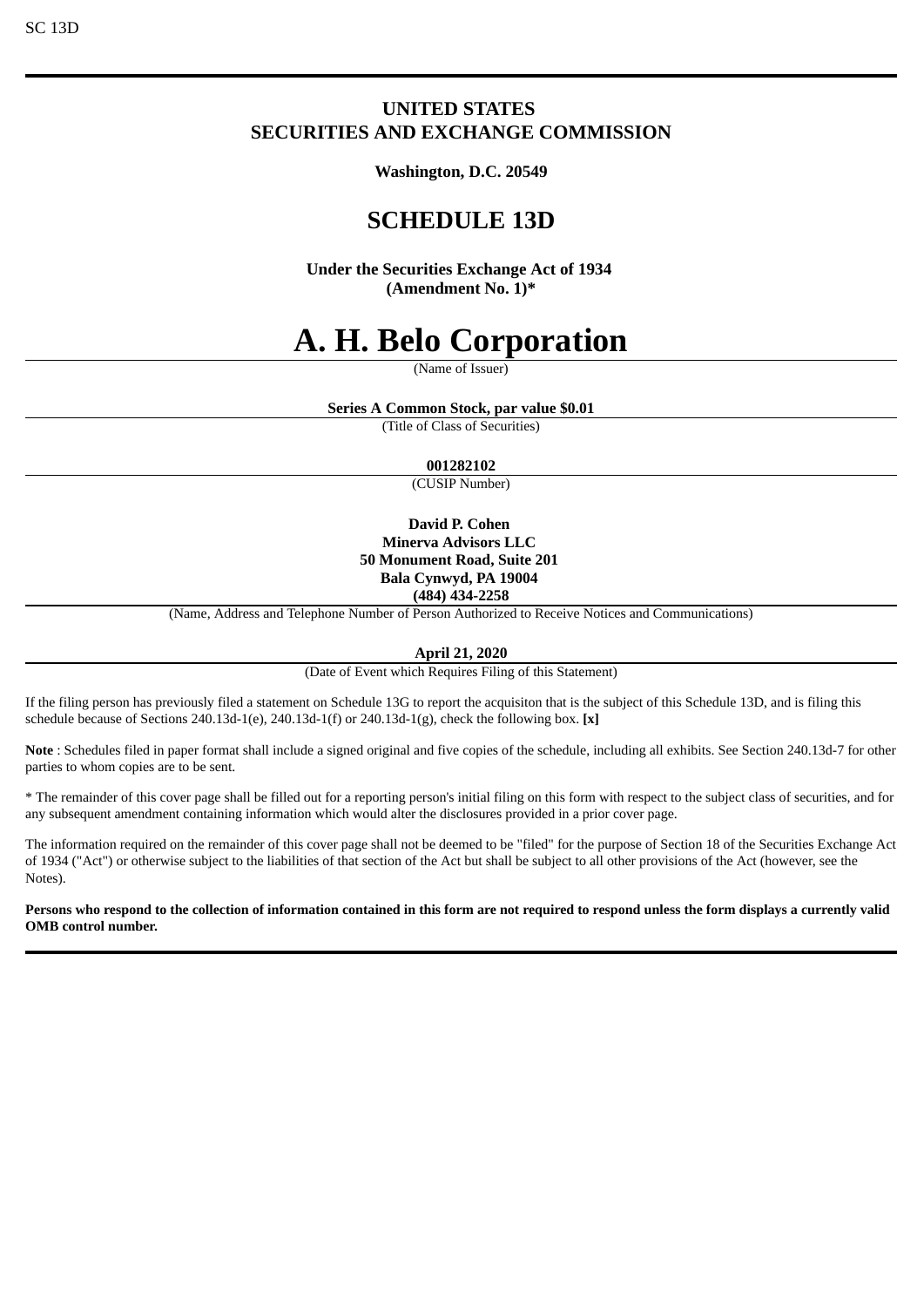|                     |                                                           |   | NAMES OF REPORTING PERSONS AND I.R.S. IDENTIFICATION NOS. OF REPORTING PERSONS (ENTITIES ONLY):                                   |  |  |
|---------------------|-----------------------------------------------------------|---|-----------------------------------------------------------------------------------------------------------------------------------|--|--|
|                     |                                                           |   |                                                                                                                                   |  |  |
|                     | Minerva Advisors LLC<br>Minerva Group, LP                 |   |                                                                                                                                   |  |  |
|                     | Minerva GP, LP<br>Minerva GP, Inc.                        |   |                                                                                                                                   |  |  |
|                     | David P. Cohen                                            |   |                                                                                                                                   |  |  |
| 1                   |                                                           |   |                                                                                                                                   |  |  |
|                     |                                                           |   | CHECK THE APPROPRIATE BOX IF A MEMBER OF A GROUP (SEE INSTRUCTIONS):                                                              |  |  |
|                     | (a) $[ \ ]$                                               |   |                                                                                                                                   |  |  |
| $\overline{2}$      | $(b)$ $[$ $]$                                             |   |                                                                                                                                   |  |  |
|                     | <b>SEC USE ONLY:</b>                                      |   |                                                                                                                                   |  |  |
| 3                   |                                                           |   |                                                                                                                                   |  |  |
|                     |                                                           |   | SOURCE OF FUNDS (SEE INSTRUCTIONS):                                                                                               |  |  |
|                     |                                                           |   |                                                                                                                                   |  |  |
|                     | Minerva Advisors LLC - WC<br>Minerva Group, LP - WC       |   |                                                                                                                                   |  |  |
| Minerva GP, LP - WC |                                                           |   |                                                                                                                                   |  |  |
|                     | Minerva GP, Inc. - WC<br>David P. Cohen - PF              |   |                                                                                                                                   |  |  |
| $\boldsymbol{4}$    |                                                           |   |                                                                                                                                   |  |  |
|                     |                                                           |   | CHECK IF DISCLOSURE OF LEGAL PROCEEDINGS IS REQUIRED PURSUANT TO ITEMS 2(d) OR 2(e):                                              |  |  |
|                     | $\begin{bmatrix} 1 \end{bmatrix}$                         |   |                                                                                                                                   |  |  |
| 5                   |                                                           |   |                                                                                                                                   |  |  |
|                     | <b>CITIZENSHIP OR PLACE OF ORGANIZATION:</b>              |   |                                                                                                                                   |  |  |
|                     |                                                           |   | Minerva Advisors LLC - Delaware                                                                                                   |  |  |
|                     | Minerva Group, LP - Delaware<br>Minerva GP, LP - Delaware |   |                                                                                                                                   |  |  |
|                     | Minerva GP, Inc. - Pennsylvania                           |   |                                                                                                                                   |  |  |
| 6                   | David P. Cohen - U.S. Citizen                             |   |                                                                                                                                   |  |  |
|                     | <b>NUMBER OF</b>                                          |   | <b>SOLE VOTING POWER:</b>                                                                                                         |  |  |
|                     | <b>SHARES</b><br><b>BENEFICIALLY</b>                      |   |                                                                                                                                   |  |  |
|                     | <b>OWNED BY</b>                                           |   | Minerva Advisors LLC* - 594,605<br>Minerva Group, LP - 594,605                                                                    |  |  |
|                     | <b>EACH</b><br><b>REPORTING</b>                           |   | Minerva GP, LP* - 594,605<br>Minerva GP, Inc.* - 594,605                                                                          |  |  |
|                     | <b>PERSON</b>                                             |   | David P. Cohen* - 597,205                                                                                                         |  |  |
|                     | WITH:                                                     |   | *Each of these reporting persons is deemed a beneficial owner of the 594,605 shares of the Issuer held by Minerva Group, LP.      |  |  |
|                     |                                                           | 7 | David P. Cohen is also the beneficial owner of 2,600 shares of the Issuer owned individually.                                     |  |  |
|                     |                                                           |   | <b>SHARED VOTING POWER:</b>                                                                                                       |  |  |
|                     |                                                           |   |                                                                                                                                   |  |  |
|                     |                                                           |   | Minerva Advisors LLC - 320,087<br>David P. Cohen** - 320,087                                                                      |  |  |
|                     |                                                           |   |                                                                                                                                   |  |  |
|                     |                                                           |   | ** David P. Cohen is deemed a beneficial owner of the 320,087 shares of the Issuer beneficially owned by Minerva Advisors<br>LLC. |  |  |
|                     |                                                           | 8 |                                                                                                                                   |  |  |
|                     |                                                           | 9 | <b>SOLE DISPOSITIVE POWER:</b>                                                                                                    |  |  |
|                     |                                                           |   | Minerva Advisors LLC* - 594,605                                                                                                   |  |  |
|                     |                                                           |   | Minerva Group, LP - 594,605<br>Minerva GP, LP* - 594,605                                                                          |  |  |
|                     |                                                           |   | Minerva GP, Inc.* - 594,605                                                                                                       |  |  |
|                     |                                                           |   | David P. Cohen* - 597,205                                                                                                         |  |  |
|                     |                                                           |   |                                                                                                                                   |  |  |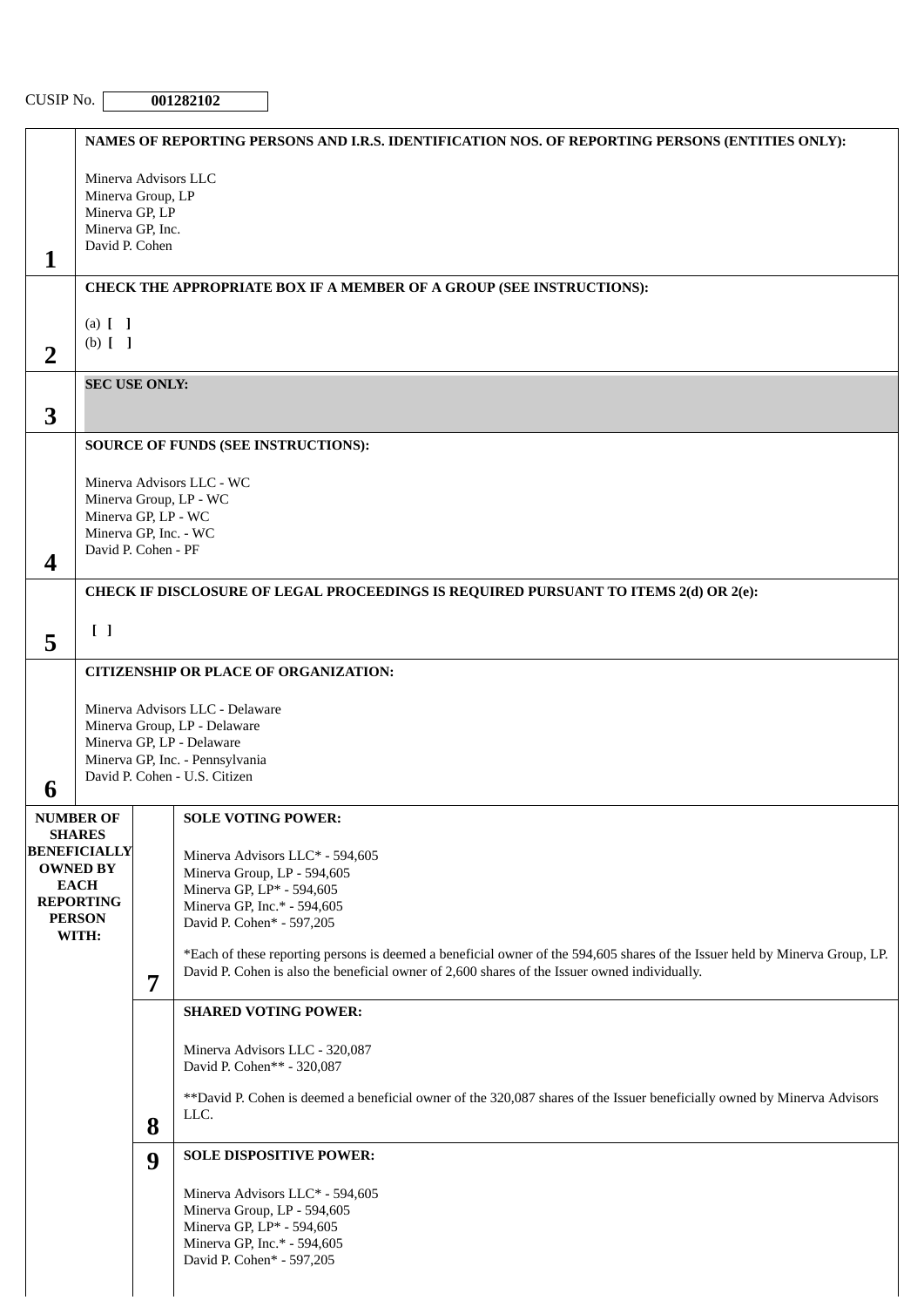|    |                                                                                                                                                                                                                                                                                                                                                  | *Each of these reporting persons is deemed a beneficial owner of the 594,605 shares of the Issuer held by Minerva Group, LP.<br>David P. Cohen is also the beneficial owner of 2,600 shares of the Issuer owned individually.                                                                                                                                   |  |
|----|--------------------------------------------------------------------------------------------------------------------------------------------------------------------------------------------------------------------------------------------------------------------------------------------------------------------------------------------------|-----------------------------------------------------------------------------------------------------------------------------------------------------------------------------------------------------------------------------------------------------------------------------------------------------------------------------------------------------------------|--|
|    |                                                                                                                                                                                                                                                                                                                                                  | <b>SHARED DISPOSITIVE POWER:</b>                                                                                                                                                                                                                                                                                                                                |  |
|    |                                                                                                                                                                                                                                                                                                                                                  | Minerva Advisors LLC - 320,087<br>David P. Cohen** - 320,087                                                                                                                                                                                                                                                                                                    |  |
|    |                                                                                                                                                                                                                                                                                                                                                  | ** David P. Cohen is deemed a beneficial owner of the 320,087 shares of the Issuer beneficially owned by Minerva Advisors<br>LLC.<br><b>10</b>                                                                                                                                                                                                                  |  |
|    |                                                                                                                                                                                                                                                                                                                                                  | AGGREGATE AMOUNT BENEFICIALLY OWNED BY EACH REPORTING PERSON:                                                                                                                                                                                                                                                                                                   |  |
|    | Minerva Advisors LLC* - 914,692<br>Minerva Group, LP - 594,605<br>Minerva GP, LP* - 594,605<br>Minerva GP, Inc.* - 594,605<br>David P. Cohen* - 917,292                                                                                                                                                                                          |                                                                                                                                                                                                                                                                                                                                                                 |  |
| 11 | *Each of these reporting persons is deemed a beneficial owner of the 594,605 shares of the Issuer held by Minerva Group, LP. David P. Cohen<br>is the beneficial owner of 2,600 shares of the Issuer owned individually and is also deemed a beneficial owner of the 914,692 shares of the Issuer<br>beneficially owned by Minerva Advisors LLC. |                                                                                                                                                                                                                                                                                                                                                                 |  |
|    | CHECK IF THE AGGREGATE AMOUNT IN ROW (11) EXCLUDES CERTAIN SHARES (SEE INSTRUCTIONS):                                                                                                                                                                                                                                                            |                                                                                                                                                                                                                                                                                                                                                                 |  |
| 12 | $\begin{bmatrix} 1 \end{bmatrix}$                                                                                                                                                                                                                                                                                                                |                                                                                                                                                                                                                                                                                                                                                                 |  |
|    | PERCENT OF CLASS REPRESENTED BY AMOUNT IN ROW (11):                                                                                                                                                                                                                                                                                              |                                                                                                                                                                                                                                                                                                                                                                 |  |
|    | Minerva Advisors LLC* - 4.8%<br>Minerva Group, LP - 3.1%<br>Minerva GP, LP* - 3.1%<br>Minerva GP, Inc.* - 3.1%<br>David P. Cohen* - 4.8%                                                                                                                                                                                                         |                                                                                                                                                                                                                                                                                                                                                                 |  |
|    |                                                                                                                                                                                                                                                                                                                                                  | *Each of these reporting persons is deemed a beneficial owner of the 3.1% of the shares of the Issuer held by Minerva Group, LP. David P.<br>Cohen is the beneficial owner of 0.01% of the shares of the Issuer owned individually and is also deemed a beneficial owner of the 4.8% of the<br>shares of the Issuer beneficially owned by Minerva Advisors LLC. |  |
| 13 | Based on a total of 18,941,340 shares of the Issuer's Common Stock outstanding as of April 6, 2020, as reported in the Issuer's Quarterly Report<br>on Form 10-Q for the period ended September 30, 2019.                                                                                                                                        |                                                                                                                                                                                                                                                                                                                                                                 |  |
|    |                                                                                                                                                                                                                                                                                                                                                  | TYPE OF REPORTING PERSON (SEE INSTRUCTIONS):                                                                                                                                                                                                                                                                                                                    |  |
|    | Minerva Advisors LLC - IA<br>Minerva Group, LP - PN<br>Minerva GP, LP - PN                                                                                                                                                                                                                                                                       |                                                                                                                                                                                                                                                                                                                                                                 |  |
| 14 | Minerva GP, Inc. - CO<br>David P. Cohen - IN                                                                                                                                                                                                                                                                                                     |                                                                                                                                                                                                                                                                                                                                                                 |  |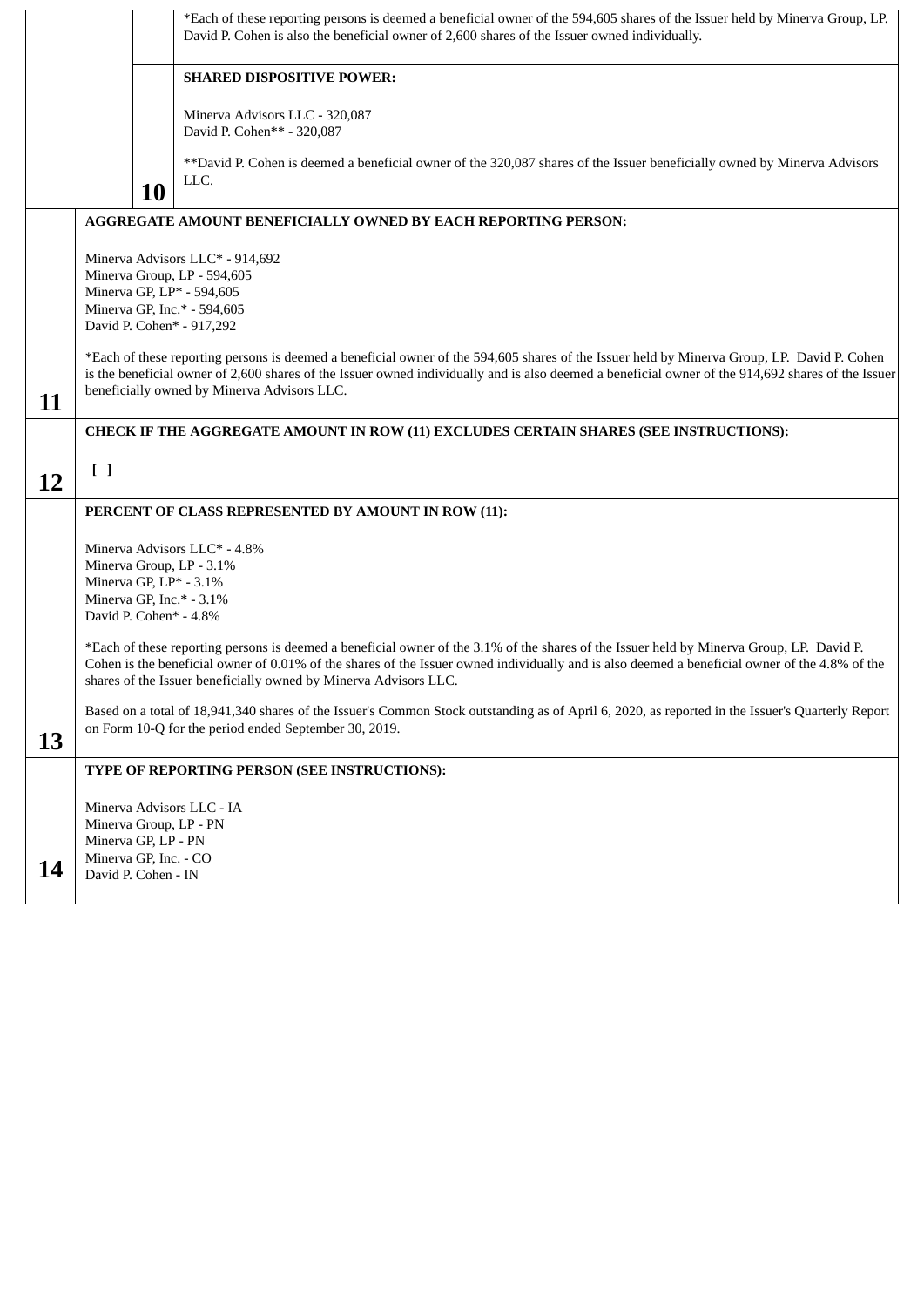### **AMENDMENT NO. 1 TO SCHEDULE 13D**

This Amendment No. 1 to the statement on Schedule 13D is being amended to reflect the fact that the Reporting Persons are no longer the beneficial owner of 5% of the outstanding Series A Common Stock of the Issuer. Reference is hereby made to the statement of Schedule 13D originally filed with the Securities and Exchange Commission ("SEC") on April 22, 2019. Terms defined in the Schedule 13D, as previously amended, are used herein as so defined.

The Schedule 13D is hereby amended as follows:

#### **Item 1 Security and Issuer**

This statement relates to the Series A Common Stock, par value \$0.01 per share (the "Common Stock"), of A. H. Belo Corporation, a Texas corporation (the "Issuer"), whose principal executive offices are located at P.O. Box 224866, Dallas, Texas 75222-4866.

#### **Item 3 Source and Amount of Funds or Other Consideration**

The securities reported in this statment as beneficially owned by the Reporting Persons were acquired with funds of \$5,739,352.46 (including brokerage commissions). All such funds were provided from the working capital of Minerva Advisors and Minerva Group, except for the shares owned individually by Mr. Cohen which were acquired with personal funds. Minerva Group's working capital consists of investment funds consisting of capital contributions from its partners and investors and capital appreciation derived therefrom for the principal purpose of buying and selling securities. Minerva Advisor's working capital consists of investment funds held in its separately managed accounts for the purpose of buying and selling securities.

#### **Item 5 Interest in Securities of the Issuer**

(a) Under the definition of "beneficial ownership" as set forth in Rule 13d-3 under the Securities Exchange Act of 1934, as amended (the "Exchange Act"), the Reporting Persons may be deemed to beneficially own collectively an aggregate of 917,292 shares of Common Stock, representing 4.8% of the 18,941,340 shares of Common Stock outstanding as of April 6, 2020 (according to the Issuer's Quarterly Report on Form 10-Q for the period ended March 31, 2019 filed with the SEC). The Reporting Persons other than Minerva Advisors, Minerva Group and Mr. Cohen each expressly disclaim beneficial ownership for all purposes of the Common Stock held by each of those Reporting Persons; Minerva Advisors expressly disclaims beneficial ownership for all purposes of the Common Stock held by Minerva Group and Mr. Cohen; Minerva Group expressly disclaims beneficial ownership for all purposes of the Common Stock held by Minerva Advisors and Mr. Cohen; and Mr. Cohen expressly disclaims beneficial ownership for all purposes of the Common Stock held by Minerva Advisors and Minerva Group.

(b) Minerva Group is a private fund managed by Minerva Advisors. Minerva Group is the beneficial owner of, and has sole voting and dispositive power over, 594,605 shares of Common Stock, representing approximately 3.1% of the outstanding Common Stock. Minerva Advisors, as the investment adviser to Minerva Group, Minerva GP, as the general partner of Minerva Group, Minerva Inc, as the general partner of Minerva GP, and Mr. Cohen, as President and sole Member of Minerva Inc, may each be deemed, for purposes of Rule 13d-3 under Securities Exchange Act of 1934 ("1934 Act"), to be the beneficial owner of the shares of Common Stock held by Minerva Group.

Minerva Advisors also acts as investment advisor to individually managed accounts. Its investment advisory contracts grant Minerva Advisors shared investment power and voting power over the securities owned by its advisory clients. Accordingly, Minerva Advisors may be deemed to be the beneficial owner of, and have shared voting and dispositive power over, 320,087 shares of Common Stock, representing 1.7% of the outstanding shares of Common Stock. Mr. Cohen, as President and sole Member of Minerva Advisors, may also be deemed, for purposes of Rule 13d-3 under the 1934 Act, to be the beneficial owner of all of the shares of Common Stock beneficially owned by Minerva Advisors.

Mr. Cohen is the beneficial owner of, and has sole voting and dispositive power over, 2,600 shares of Common Stock, representing approximately 0.01% of the outstanding Common Stock.

(c) During the sixty-day period preceding the date this statement was filed, the following shares of Common Stock were transferred out of accounts: 7,027 shares of Common Stock on March 3, 2020.

(d) No person other than the Reporting Persons has the right to receive or the power to direct the receipt of dividends from, or the proceeds from the sale of, the securities reported in this statement, except for the beneficial owners of the accounts managed by Minerva Advisors, with respect to the shares in the respective managed accounts.

(e) As of April 21, 2020, the Reporting Persons ceased to be the beneficial owner of more than five percent of the outstanding shares of the Issuer's Common Stock.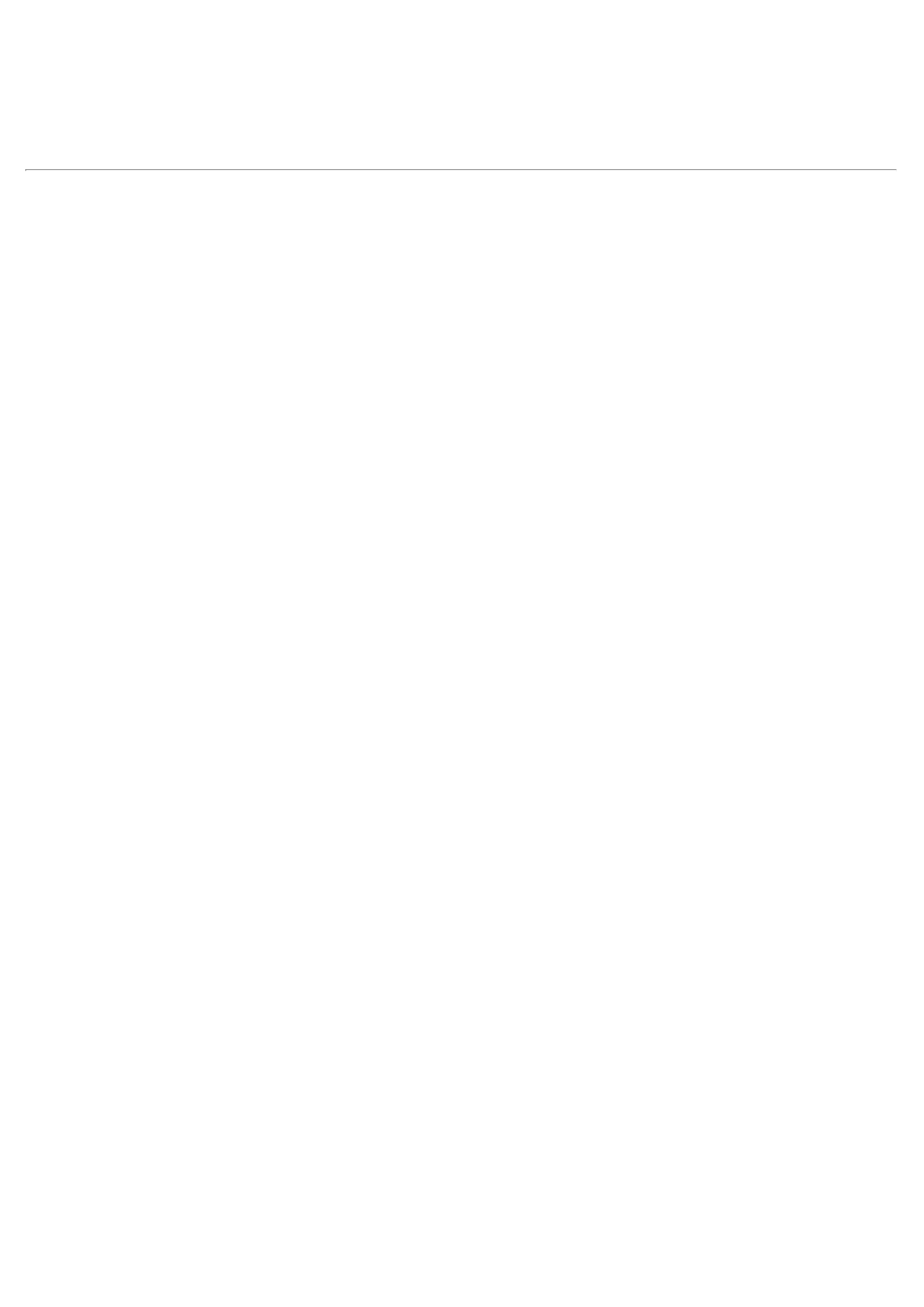# **SIGNATURE**

After reasonable inquiry and to the best of my knowledge and belief, I certify that the information set forth in this statement is true, complete and correct.

#### **MINERVA ADVISORS LLC**

Date: April 27, 2020

- By: David P. Cohen, President
	- By: /s/ Beth N. Lowson
		- Name: Beth N. Lowson Title: Attorney-In-Fact The Nelson Law Firm, LLC 445 Hamilton Avenue Suite 1102 White Plains, NY 10601

#### **MINERVA GROUP, LP**

Date: April 27, 2020

- By: MINERVA GP, LP, its General Partner
	- By: MINERVA GP, INC., its General Partner
	- By: David P. Cohen, President
		- By: /s/ Beth N. Lowson
			- Name: Beth N. Lowson Title: Attorney-In-Fact The Nelson Law Firm, LLC 445 Hamilton Avenue Suite 1102 White Plains, NY 10601

#### **MINERVA GP, LP**

Date: April 27, 2020

- By: MINERVA GP, INC., its General Partner
	- By: David P. Cohen, President
		- By: /s/ Beth N. Lowson Name: Beth N. Lowson Title: Attorney-In-Fact The Nelson Law Firm, LLC 445 Hamilton Avenue Suite 1102 White Plains, NY 10601

#### **MINERVA GP, INC.**

Date: April 27, 2020

- By: David P. Cohen
	- By: /s/ Beth N. Lowson

Name: Beth N. Lowson Title: Attorney-In-Fact The Nelson Law Firm, LLC 445 Hamilton Avenue Suite 1102 White Plains, NY 10601

# **DAVID P. COHEN**

Date: April 27, 2020

By: /s/ Beth N. Lowson Name: Beth N. Lowson Title: Attorney-In-Fact The Nelson Law Firm, LLC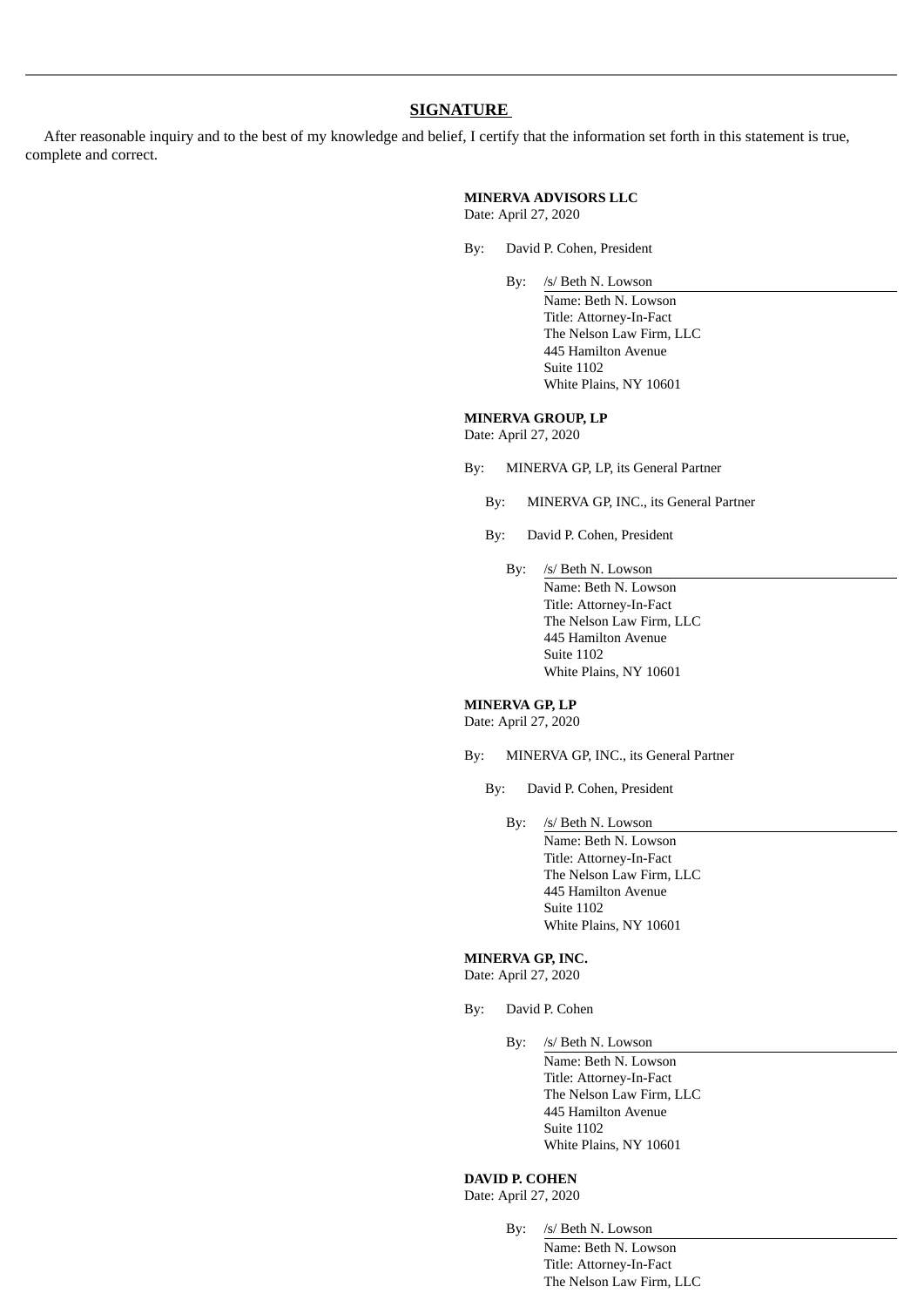445 Hamilton Avenue Suite 1102 White Plains, NY 10601